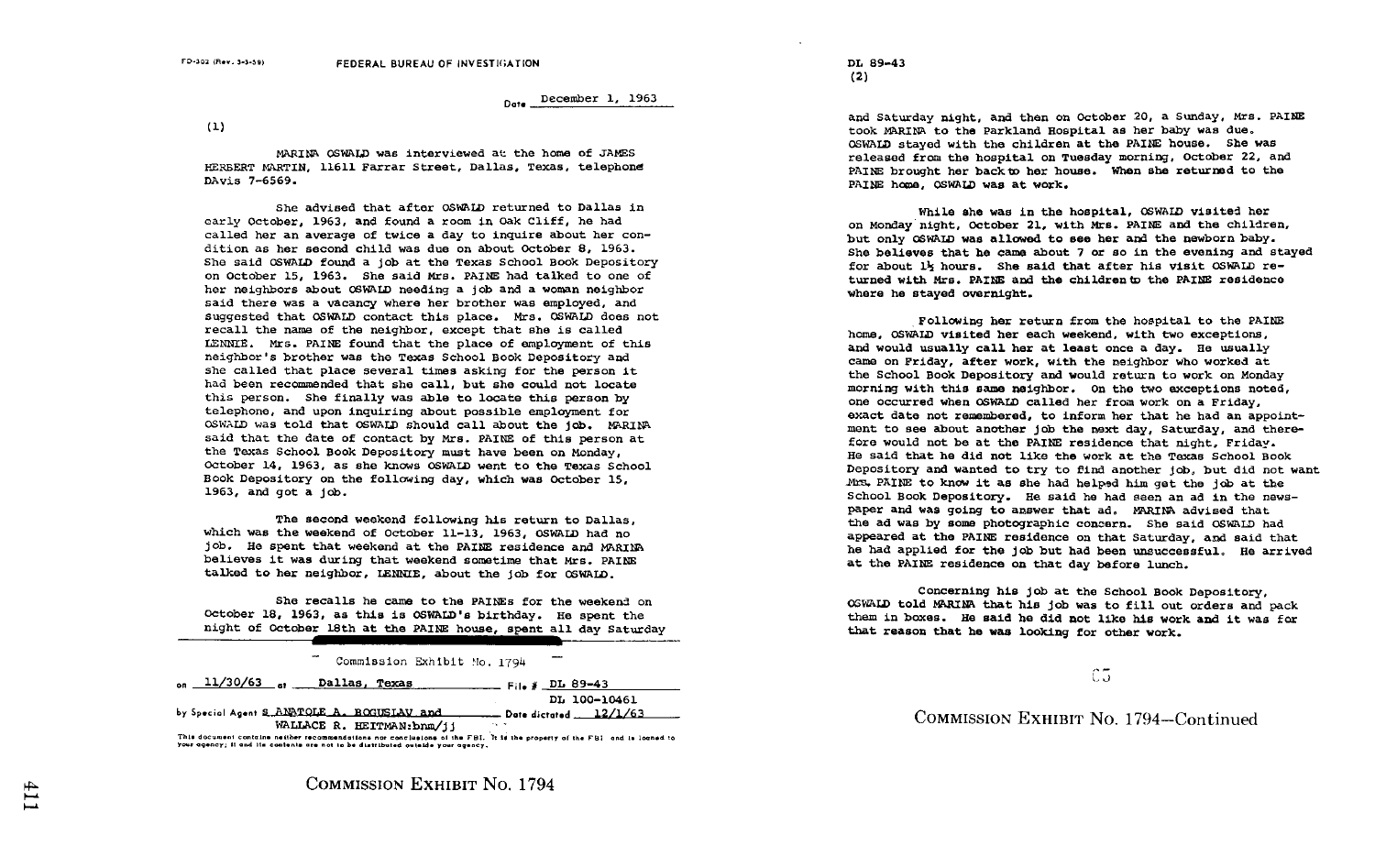## DL 89-43 (3)

MARINA asked OSWALD about the people at the School Book Depository and each time she would try to engage him in conversation about his fellow employees, he would turn her questions aside and say that he was not interested in any of them. She asked him about his boss and be said the boas was a nice man. She said she told OSWALD that he should make friends at the School Book Depository but she knew that he was not interested in making friends. OSWALD mentioned to her that they had coffee breaks at the Depository and that the atmosphere down there was very congenial. He did not tell MARINA on which floor he worked .

The other weekend on which OSWALD did not visit the PAINE residence occurred on November 15-17, 1963. On this Friday, November 15, 1963, OSWALD called MARINA and she told him not to come that weekend because one of the PAINE children was having a birthday and Mr. PAINE would be over and it was not convenient for OSWALD to spend the weekend. He did not come to the PAINE house that weekend. MARINA advised the became lonesome that weekend and on Sunday, NovemberI7, 1963, had Mrs . PAINE call the telephone number where OSWALD was staying as she wanted to talk to him. Mrs. PAINE called the number and asked the person who answered the telephone for LEE OSWALD, but could not locate OSWALD at that number. She advised the next day, Monday, November 18, 1963, OSWALD called her about <sup>3</sup> o'clock in the want people asking questions. MARINA became mad at OSWALD because he was staying at this house under another name . OSWALD also was mad. He told MARINA to tear his telephone number out of Mrs. PAINE's book and MARINA refused to do this. She then hung up the telephone on OSWALD . afternoon. She told him that she had tried to locate him the day before and had Mrs . PAINE call the number he had left . OSWALD then became angry and told MARINA that Mrs. PAINE should not have called for him under his right name, LEE OSWALD, because he was staying there under another name. MARINA asked him why he was stawing there under another name and he replied that he did not

On Thursday, November 21, 1963, OSWALD appeared unannounced at the PAINE residence, at about 5:45 p.m., with LL 89-43 (4)

the neighbor boy who worked at the School Book Depository and with whom he usually caught a ride. She asked him why he had come and he replied that he had gott in lozgsome. He wanted to make up with MARINA. She said that she was still mad at him because he was staying at his rocainq house under a false name. Even though OSWALD wanted to make up she did not make up, and as a consequence did not talk to him much during that evening of November 21. She said that OSWALD had played with the children outside for a while and then had gone to bad about 8 :30 in the evening. She said that she retired about midnight. She advised that she did not know if OSWALD went to the PAINE garage that night, but advised he could have easily done so because he was outside with the children a good deal. She said that generally OSWAID would go to the garage on the weekends because many of their things were stored there and she would ask him to get something for her from these things. She said she did not pay any particular attention to when to went or what he did if he went to the garage.

On the morning of November 22, 1963, the alarm rang at 6:40 a.m. and she awoke and OSWALD remained asleep. She began feeding the baby and at about <sup>7</sup> o'clock she awoke OSWALD and told him he had better get up or he would be late for work. He got up and as he finished dressing, said he would take care of his own breakfast. He then went into the kitchen, but she does not believe he fixed anything because the coffee pot<br>was not warm when she went in later, about 7:20, and she saw no signs of breakfast preparations. She said the last time she saw OSWALD was when he left her bedroom to go to the kitchen .

On November 21, 1963,the previous evening, OSWALD told her that he would not be able to come to the PAINE residence on the coming weekend, November 22-24, 1963. She asked him why and he said it was not convenient to disturb people so often. She also remembers that on Thursday, November 21, she came running from the kitchen to see OSWALD in another part of the house, and asked him how it would be to see a real live President . She was referring to the visit of President KENNEDY, scheduled for the next day. OSWAID was extremely shortin his answer, said

66

 $27$